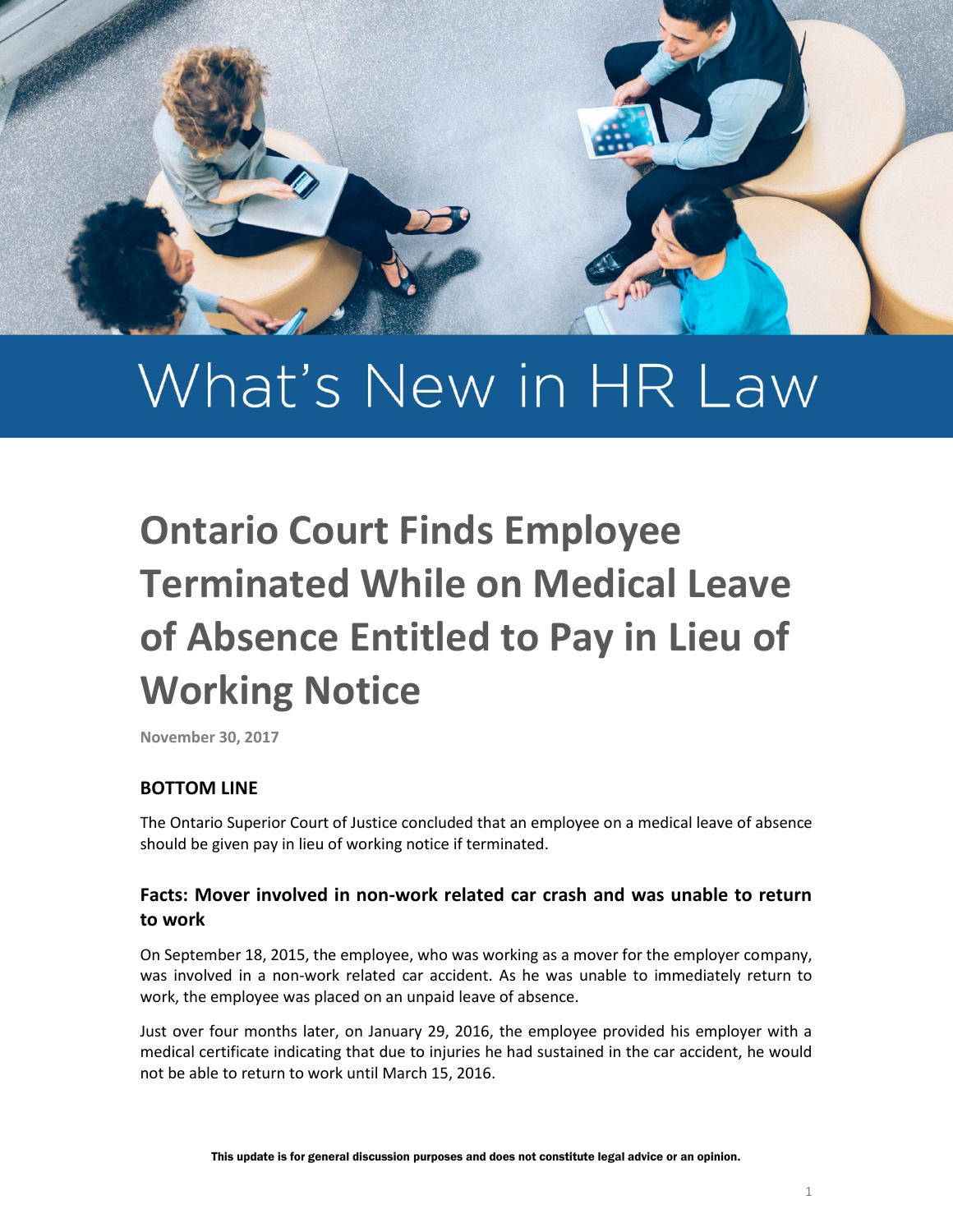Two days later, on January 31, 2016, the employer advised the employee that it would be shutting down its operations on July 31, 2016 and provided the employee with a notice of employment termination effective July 31, 2016.

The employer also advised the employee that it considered the period between January 31, 2016 and July 31, 2016 to be "working notice" of the employee's employment termination. The notice of employment termination stated: "If you are physically able to return to your position as Mover before the Termination Date, you will continue to receive your regular wages." The notice did not reference a return date for the employee.

Due to ongoing medical issues, the employee was unable to return to work on March 15, 2016 as his doctor's certificate had originally stated. His employer requested – and received – further medical reports or documentation in support of the employee's continued medical leave of absence. Between March 31 and May 30, 2016, the employer continued to request medical documentation, which the employee provided.

On July 21, 2016, the employee's doctor cleared him to return to work. The employer accepted this recommendation and the employee returned to work on July 27 and 29, 2017. On July 31, 2016, the employer closed down its operations.

The employee sued for damages. The matter proceeded by way of summary judgment, as opposed to a trial.

#### **Court's ruling: The employer should have provided pay in lieu of working notice**

The employee argued, among other things, that working notice of his employment termination was inappropriate because he was unable to work during that period. The Court agreed.

The Court found that, because the employee was incapable of working during the notice period, he was entitled to damages equivalent to the pay the employee would have earned had he worked during that time.

Further, the fact that the employee could not work was irrelevant to the assessment of the amount of damages to which he was entitled. In so finding, the Court concluded that the employer could not accept the employee's position that he was unable to work during the notice period and then turn around and argue at the summary judgment that the employee was obligated to prove it.

The Court awarded the employee damages equivalent to nine months' salary between January 31, 2016 (when the employee received his notice of employment termination) and October 31, 2016 (when the employee commenced new employment), less the pay the employee received for working on July 27 and 29, and the amount of notice paid to the employee under the Ontario *Employment Standards Act, 2000*.

#### **Check the Box**

When an employee commences a medical leave of absence from work, employers should seek documentation from the employee's treating medical professionals regarding whether, or when, the employee is fit to return to work.